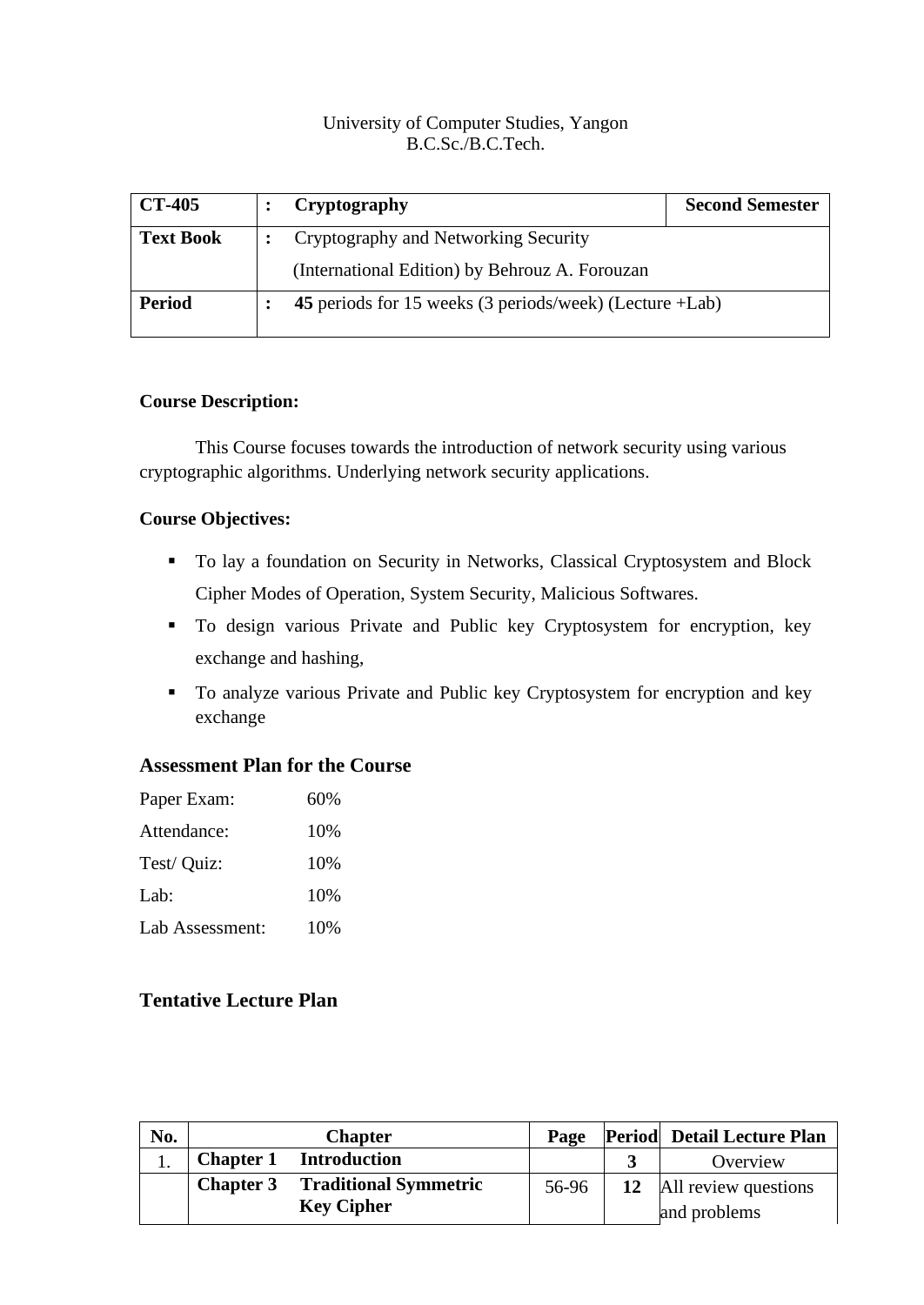| No. | <b>Chapter</b>                                             | Page               | <b>Period</b>           | <b>Detail Lecture Plan</b> |
|-----|------------------------------------------------------------|--------------------|-------------------------|----------------------------|
| 2.  | 3.1<br>Introduction                                        | 56-61              | $\overline{2}$          |                            |
| 3.  | 3.2<br><b>Substitution Ciphers</b>                         | 61-80              | 8                       |                            |
|     | 3.3<br><b>Transposition Ciphers</b>                        | 80-87              |                         |                            |
| 4.  | 3.4<br><b>Stream and Block Ciphers</b>                     | 87-96              | $\overline{2}$          |                            |
|     | <b>Introduction to Modern</b><br><b>Chapter 5</b>          | 124-158            | $\overline{\mathbf{4}}$ | Overview                   |
|     | <b>Symmetric Key Ciphers</b>                               |                    |                         |                            |
| 6.  | 5.1<br>Modern Block Ciphers                                | 124-148            | $\overline{2}$          |                            |
| 7.  | 5.2<br><b>Modern Stream Ciphers</b>                        | 148-158            | $\overline{2}$          |                            |
|     | Chapter 6<br><b>Data Encryption Standard</b>               | 159-189            | $\overline{7}$          |                            |
|     | (DES)                                                      |                    |                         |                            |
| 8.  | Introduction<br>6.1                                        | 159-160            | 5                       | All review questions,      |
|     | 6.2<br><b>DES</b> Structure                                | 160-175            |                         | problems and               |
| 9.  | 6.3<br><b>DES</b> Analysis                                 | 175-181            | $\overline{2}$          | Appendix O                 |
|     | <b>Encipherment Using</b><br><b>Chapter 8</b>              | 225-248            | $\overline{7}$          | All review questions       |
|     | <b>Modern Symmetric-Key Ciphers</b>                        |                    |                         | and problems               |
| 11. | Use of Modern Block Ciphers<br>8.1                         | 225-238            | $\overline{2}$          |                            |
| 12. | Use of Modern Stream Ciphers<br>8.2                        | 238-244            | 5                       |                            |
|     | <b>Other Issues</b>                                        | 244-248            |                         |                            |
|     | <b>Chapter 10</b><br><b>Asymmetric-Key</b><br>Cryptography |                    | 10                      |                            |
|     | Introduction<br>10.1                                       |                    |                         |                            |
| 14. | 10.2<br>RSA Cryptosystem                                   | 293-300<br>301-314 | $\overline{4}$          | All review questions       |
| 15. | 10.3                                                       | 314-317            | $\mathbf{1}$            | and problems<br>Overview   |
|     | <b>RABIN</b> Cryptosystem                                  |                    |                         |                            |
| 16. | 10.4<br><b>ELGAMAL Cryptography</b>                        | 317                | $\overline{3}$          |                            |
| 17. | 10.5<br><b>Elliptic Curve Cryptosystem</b>                 | 321-330            | $\overline{2}$          | Overview                   |
| 19. | <b>Revision for All Chapters</b>                           |                    | $\overline{2}$          |                            |

| No. | Lab                        | Period $(15)$  | <b>Description</b>                                                                        |
|-----|----------------------------|----------------|-------------------------------------------------------------------------------------------|
| 1.  | Lab 1                      | $\overline{2}$ | $\blacksquare$ Caeser cipher<br>• Additive Cipher<br>$\blacksquare$ Multiplicative cipher |
| 2.  | Lab <sub>2</sub>           |                | Affine cipher                                                                             |
| 3.  | Lab $3$                    | $\overline{2}$ | $\blacksquare$ Playfair cipher<br>Hill cipher<br>$\blacksquare$                           |
| 4.  | Lab 4                      |                | <b>Transposition Ciphers</b>                                                              |
| 5.  | Discussion /<br>Lab Review |                |                                                                                           |
| 6.  | Lab Assessment 1           |                |                                                                                           |